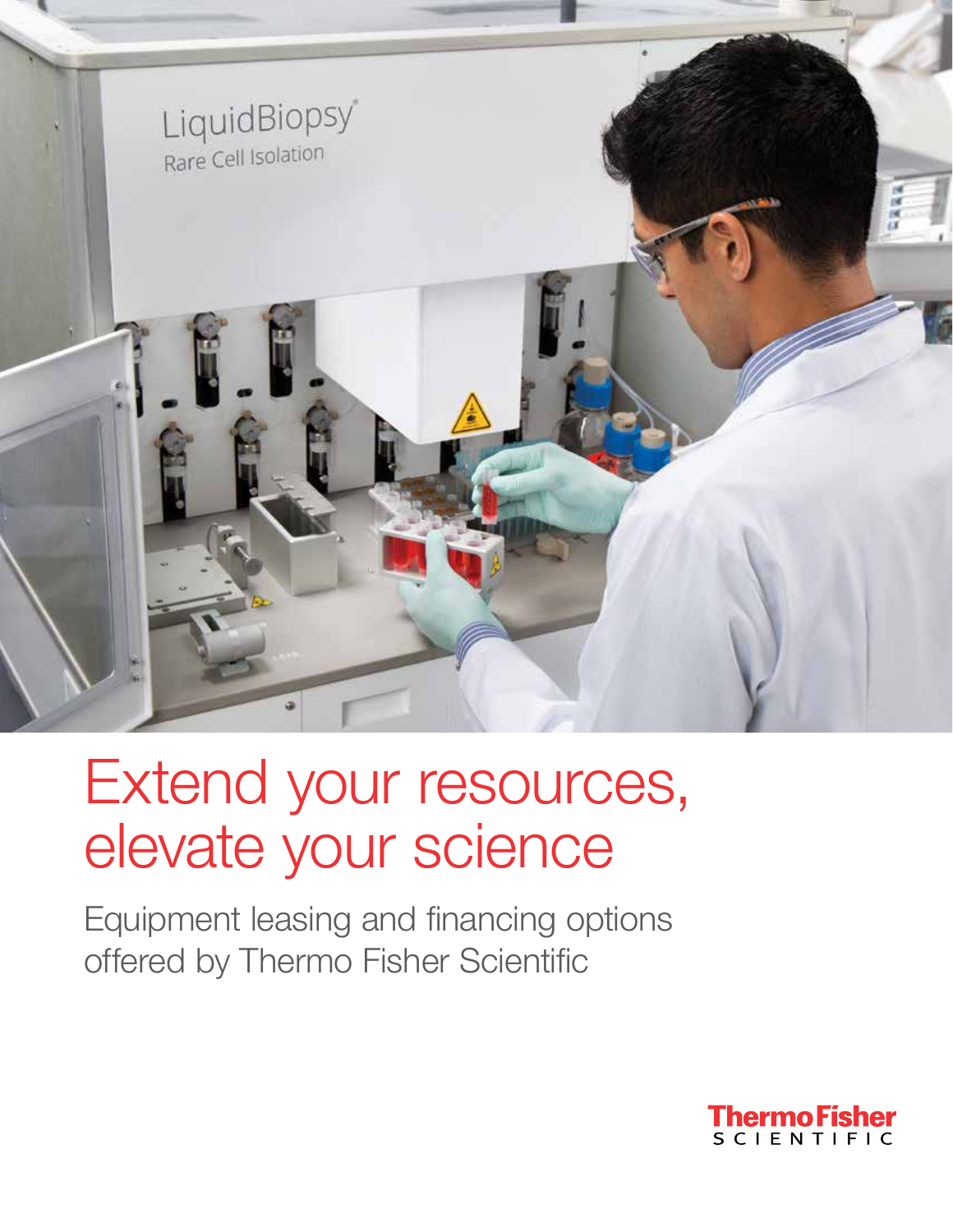## At Thermo Fisher Scientific, we won't let budgetary constraints stand between you and your next great discovery

Thermo Fisher Scientific is your one-stop partner for the best laboratory products and analytical technologies available, plus the unique financing options you need to accelerate success in science or industry.

Cost-effective financing designed for each individual customer is key to any successful capital equipment solution.

Thermo Fisher Scientific understands not just your advanced technology and application requirements, but the business challenges you face when financing your critical

equipment assets. For decades, we've worked closely with businesses, hospitals, universities and municipalities to provide flexible financing terms to support their successful operations.

If you are looking for off–balance sheet financing, accelerated ROI, technology protection or cash flow management, our innovative financing options can help meet your company's budgetary needs and bottom-line goals.

"The team of account managers from Thermo Fisher Scientific worked closely with us to provide an operational solution that allowed us to run our lab more efficiently with top-of-the-line products. In addition, the financial services team offered a lease program that allowed us to acquire the products economically while meeting the requirements set by management. We are very happy with the products, financial solutions and service we received from the Thermo Fisher Scientific team."

– Lab director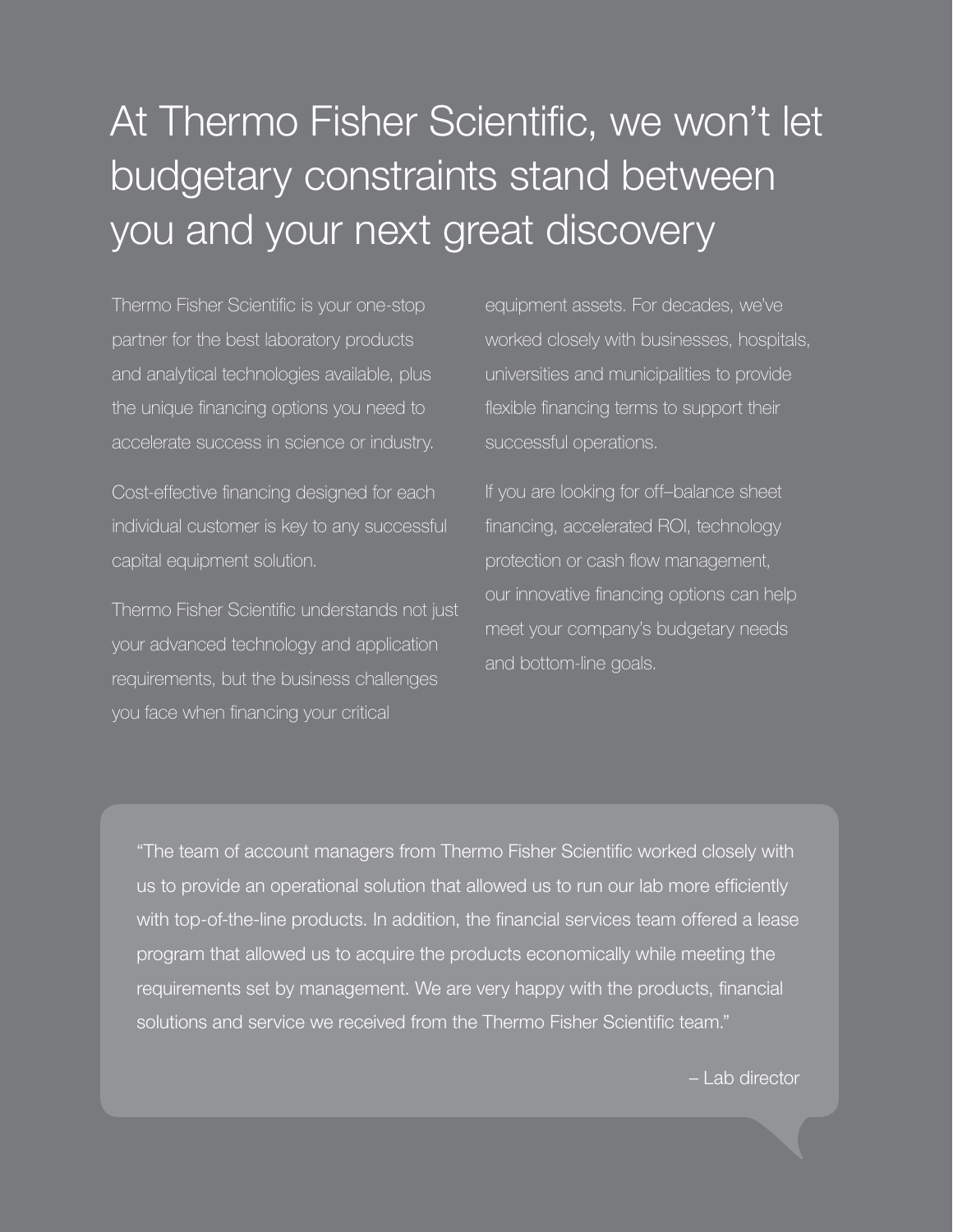

### Finance plans designed to fit your needs

Our financial services team understands the unique requirements of university, government (federal, state/provincial and municipal), industry and research lab procurement procedures. We can accept non-appropriation language and offer competitive rates. We can even tailor repayment terms that meet the funding schedule of the National Institutes of Health (NIH) and other grantors.

We're happy to discuss with you the best finance program to meet your business goals and budget requirements, including:

- Quarterly, semiannual or annual payment terms.
- Deferred payment plans.
- Flexible payment terms, including balloon payments.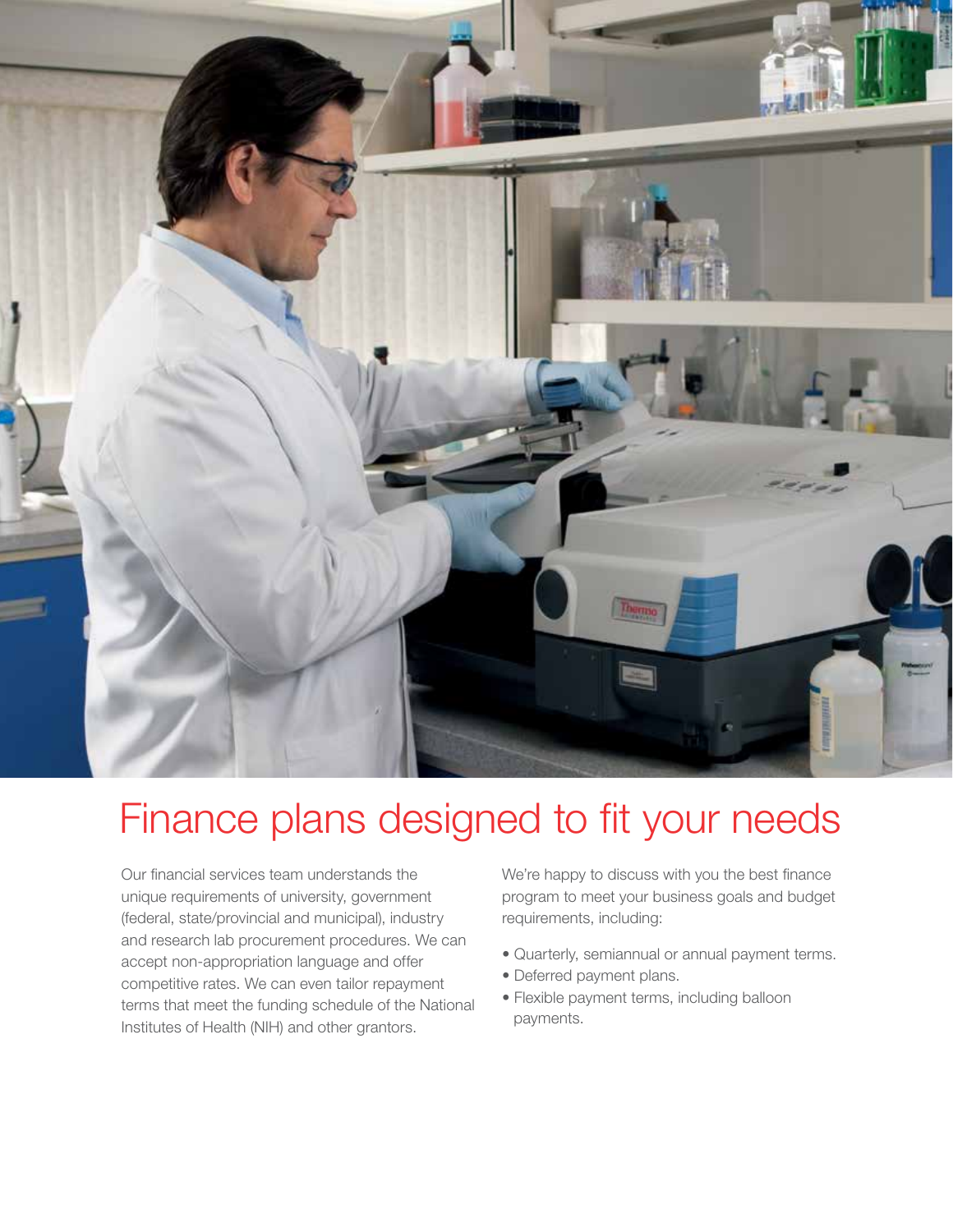### Leasing options

As a corporation built by scientists, Thermo Fisher Scientific understands your business. Whether you need diagnostic equipment, genetic sequencers, thermal cyclers, mass spectrometers, centrifuges, XRF analyzers or any of the thousands of products and consumables you require for your daily operations, our finance professionals have the expertise and industry insight to help you meet your financing needs.

Our standard leasing terms range from 12 to 60 months across a variety of lease programs, including the following:

### • Fair market value

This option offers the lowest monthly payment and addresses any concerns about equipment obsolescence by providing three choices at the end of the term:

- Return the equipment to Thermo Fisher Scientific and upgrade to new technology.
- Purchase the equipment at its fair market value.<br>
Continue to lease the equipment.<br>
CELL RESEARCH CENTER
- Continue to lease the equipment.

### • \$1 purchase option

At the end of the lease term, you will own the equipment.

### • All-inclusive lease

Have one convenient monthly payment that includes the equipment, consumables, service agreements and financing.

### • Master lease

This program includes a preapproved line of credit for multiple acquisitions made over time, with a simple one-page schedule for each additional product or investment.

### • Emerging credit

A structured lease program for development-stage companies designed to help conserve capital.

### • Technology refresh

Avoid equipment obsolescence by upgrading at specific times during the lease.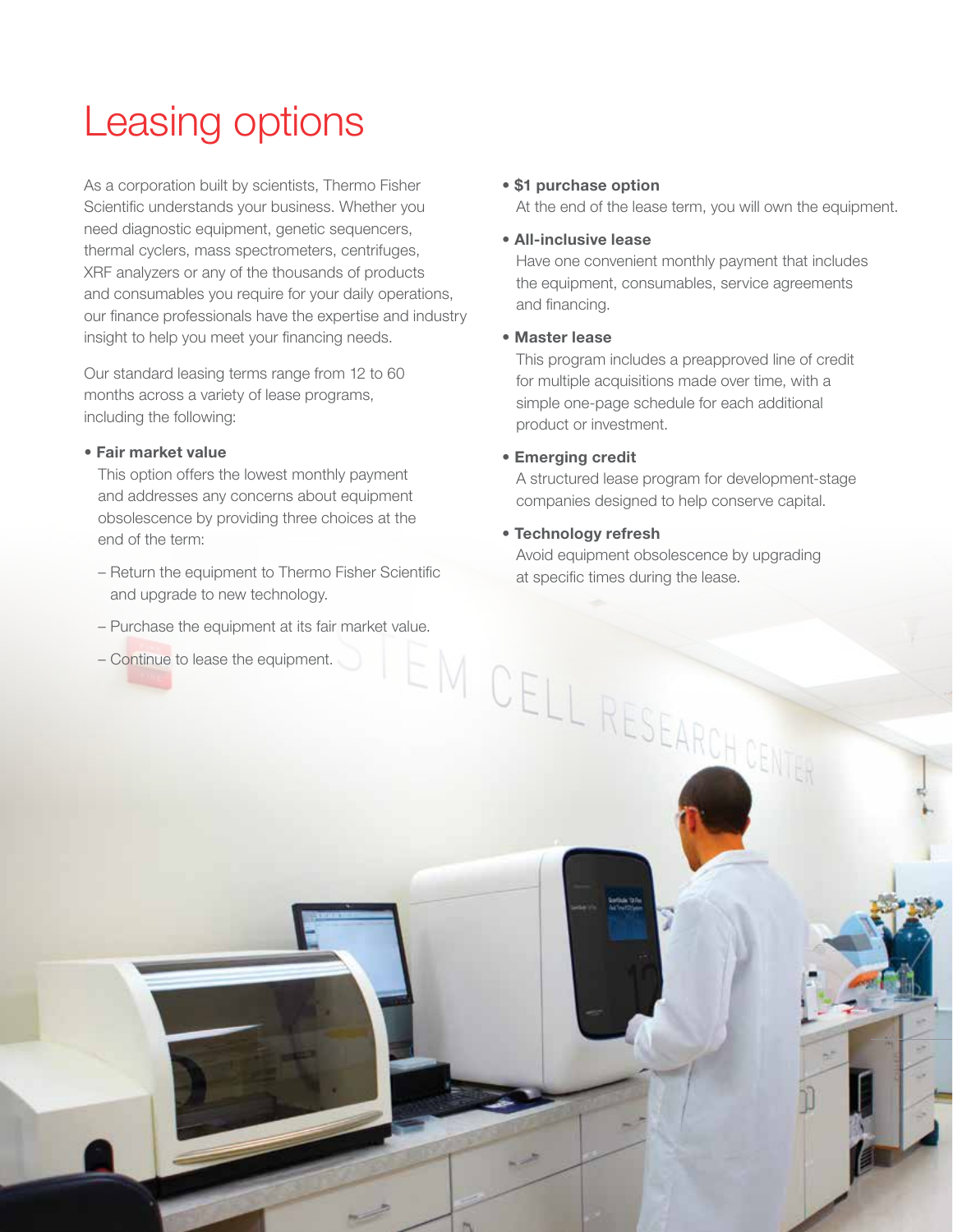"At Thermo Fisher Scientific we are proud of our mission, which is to enable our customers to make the world healthier, cleaner and safer. Our lease and finance programs offer our customers a solution to acquire the equipment they need to make this happen."

> —Marc Casper President and CEO Thermo Fisher Scientific